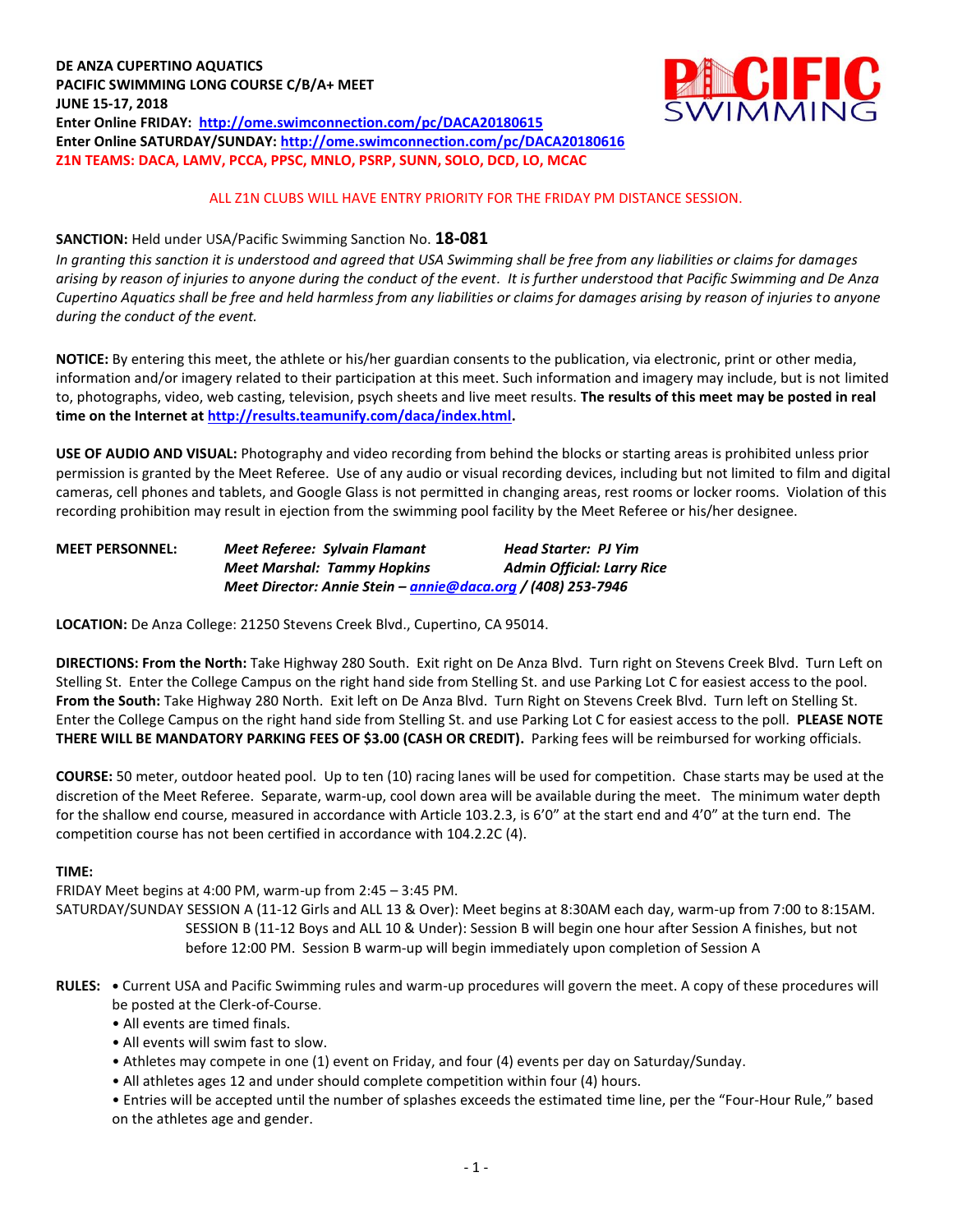**•** If local conditions warrant it the Meet Referee, with the concurrence of the Meet Director, may require a mandatory scratch down. Immediate cash refunds will be made for any mandatory scratches.

## • **All coaches and deck officials must wear their USA Swimming membership cards in a visible manner.**

• Athletes entering the 1500 Free, 400 IM, and/or 400 Free must have achieved a USA-S Motivational "B" time for their age group and gender. Athletes entering the 1500 Free, 400 IM and/or 400 Free must provide their own lane timers. Athletes in the 1500 Free must provide their own lap counters.

• 8 & Under Athletes entering the 8 & Under 100 Fly, 100 Back, and/or 100 Breast must have achieved a "PC-A" time standard in the 50 yard/meter distance of that stroke in order to enter.

**UNACCOMPANIED ATHLETES:** Any USA-S athlete-member competing at the meet must be accompanied by a USA Swimming member-coach for the purposes of athlete supervision during warm-up, competition and warm-down. If a coach-member of the athlete's USA-S Club does not attend the meet to serve in said supervisory capacity, it is the responsibility of the athlete or the athlete's legal guardian to arrange for supervision by a USA-S member-coach. The Meet Director or Meet Referee may assist the athlete in making arrangements for such supervision; however, it is recommended that such arrangements be made in advance of the meet by the athlete's USA-S Club Member-Coach.

**RACING STARTS:** Athletes must be certified by a USA-S member-coach as being proficient in performing a racing start, or must start the race in the water. It is the responsibility of the athlete or the athlete's legal guardian to ensure compliance with this requirement.

**RESTRICTIONS:** • Smoking and the use of other tobacco products is prohibited on the pool deck, in the locker rooms, in spectator

- seating, on standing areas and in all areas used by athletes, during the meet and during warm-up periods.
- Sale and use of alcoholic beverages is prohibited in all areas of the meet venue.
- No glass containers are allowed in the meet venue.
- No propane heater is permitted except for snack bar/meet operations.
- All shelters must be properly secured.
- Changing into or out of swimsuits other than in locker rooms or other designated areas is prohibited.
- Destructive devices, to include but not limited to, explosive devices and equipment, firearms (open or concealed), blades, knives, mace, stun guns and blunt objects are strictly prohibited in the swimming facility and its surrounding areas. If observed, the Meet Referee or his/her designee may ask that these devices be stored safely away from the public or removed from the facility. Noncompliance may result in the reporting to law enforcement authorities and ejection from the facility. Law enforcement officers (LEO) are exempt per applicable laws.

 Operation of a drone, or any other flying apparatus, is prohibited over the venue (pools, athlete/coach areas, spectator areas and open ceiling locker rooms) any time athletes, coaches, officials and/or spectators are present.

**ELIGIBILITY:** • Athletes must be current members of USA-S and enter their name and registration number on the meet entry card as they are shown on their Registration Card. If this is not done, it may be difficult to match the athlete with the registration and times database. The meet host will check all athlete registrations against the SWIMS database and if not found to be registered, the Meet Director shall accept the registration at the meet (a \$10 surcharge will be added to the regular registration fee). Duplicate registrations will be refunded by mail.

• Athletes in the "A" Division must have met at least USA Swimming Motivational "A" minimum time standard. Athletes in the "B" Division must have met at least the listed "B" minimum time standard. All entry times slower than the listed "B" time standard will be in the "C" Division.

• Entries with **"NO TIME" will be ACCEPTED**. **(Exception – 400 Free, 400 IM, 1500 Free, and 8 & Under 100 FL/BK/BR. See Rules)**

• Entry times submitted for this meet may be checked against a computer database and may be changed in accordance with Pacific Swimming Entry Time Verification Procedures.

• Disabled athletes are welcome to attend this meet and should contact the Meet Director or Meet Referee regarding any special accommodations on entry times and seeding per Pacific Swimming policy.

• Athletes 19 years of age and over may compete in the meet for time only, no awards. Such athletes must have met standards for the 17-18 age group.

• The athlete's age will be the age of the athlete on the first day of the meet.

**ENTRY PRIORITY: Priority entry for the Friday PM Session will be given to Zone 1N Clubs.** Priority entry for the Saturday/Sunday Sessions will be given to the following clubs: **DACA, LAMV, PCCA, PPSC, MNLO, PSRP, SUNN, SOLO, DCD, LO, MCAC.** Those entering online must do so by **11:59 PM on Wednesday, May 30, 2018** in order to receive priority acceptance to the meet. Surface mail entries must be postmarked by Monday, May 28<sup>th</sup> in order to receive priority acceptance to the meet. No swimmers other than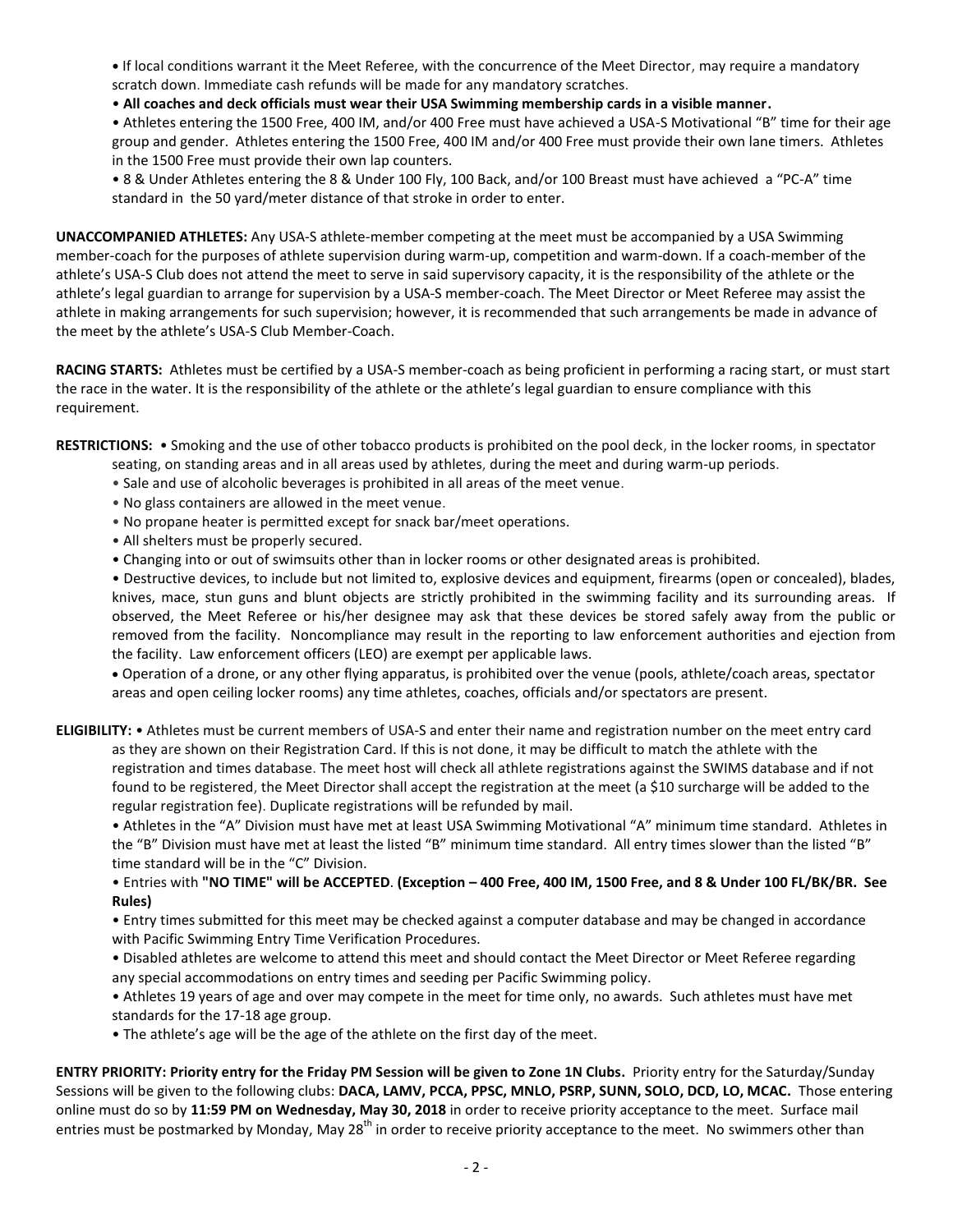those from **DACA, LAMV, PCCA, PPSC, MNLO, PSRP, SUNN, SOLO, DCD, LO, MCAC (and other Zone 1N Clubs for the Friday PM Session)** may enter the meet until the preference period has concluded.

**ENTRY FEES:** \$4.00 per event plus a \$10.00 participation fee per athlete. Entries will be rejected if payment is not sent at time of request. No refunds will be made, except mandatory scratch downs.

**ONLINE ENTRIES:** To enter the online go to **<http://ome.swimconnection.com/pc/daca20180615> (Friday PM)** or **<http://ome.swimconnection.com/daca20180616> (Saturday/Sunday Sessions)** to receive an immediate entry confirmation. This method requires payment by credit card. Swim Connection, LLC charges a processing fee for this service, equal to \$1 per athlete plus 5% of the total Entry Fees. Please note that the processing fee is a separate fee from the Entry Fees. If you do not wish to pay the processing fee, enter the meet using a mail entry. **Entering online is a convenience, is completely voluntary, and is in no way required or expected of an athlete by Pacific Swimming.** Online entries will be accepted through Wednesday, **June 6, 2018**.

**MAILED OR HAND DELIVERED ENTRIES**: Entries must be on the attached consolidated entry form. Forms must be filled out completely and printed clearly with athlete's best time. Entries must be postmarked by midnight, Monday, **June 4, 2018** or hand delivered by 6:30 p.m. Wednesday, **June 6, 2018**. No late entries will be accepted. Requests for confirmation of receipt of entries should include a self-addressed envelope.

# **Make check payable to**: **De Anza Cupertino Aquatics (DACA)**

| <b>Mail entries to: Annie Stein, Meet Director</b> | Hand deliver entries to: | Annie Stein c/o DACA  |
|----------------------------------------------------|--------------------------|-----------------------|
| 1080 S. De Anza Blyd.                              |                          | 1080 S. De Anza Blvd. |
| San Jose, CA 95129                                 |                          | San Jose, CA 95129    |

**CHECK-IN:** The meet will be deck seeded. Athletes must check-in at the Clerk-of-Course. No event shall be closed more than 30 minutes before the scheduled start of the session. Close of check-in for all individual events shall be no more than 60 minutes before the estimated time of the start of the first heat of the event. Athletes who do not check in will not be seeded and will not be allowed to compete in that event.

**SCRATCHES:** Any athletes not reporting for or competing in an individual timed final event that they have checked in for shall not be penalized.

**AWARDS:** Ribbons for 1st thru 8th place for individual events in the A, B, and C divisions: 8/un, 9/10, 11/12, 13-14. Standard "A" medals awarded to athletes achieving NEW "A" times in each event regardless of place achieved in the event. Athletes who have prior "A" time in any event they compete in, regardless of course the time was earned in, will not receive "A" medal. All awards to be picked up by coaches at end of each session. Awards will not be mailed out.

# **ADMISSION:** Free.

**SNACK BAR & HOSPITALITY:** A snack bar or refreshments for purchase may be available at the venue. Coaches and working deck officials will be provided lunch. Hospitality will serve refreshments to timers and volunteers.

**MISCELLANEOUS:** No overnight parking is allowed. Facilities will not be provided after meet hours. Disobeying parking signs may result in a citation and a fine.

# **MINIMUM OFFICIALS:**

| Club athletes entered in session | Trained and carded officials requested  |
|----------------------------------|-----------------------------------------|
| $1 - 10$                         |                                         |
| $11 - 25$                        |                                         |
| 26-50                            |                                         |
| 51-75                            |                                         |
| 76-100                           |                                         |
| 100 or more                      | 5 (+1 for every 25 additional athletes) |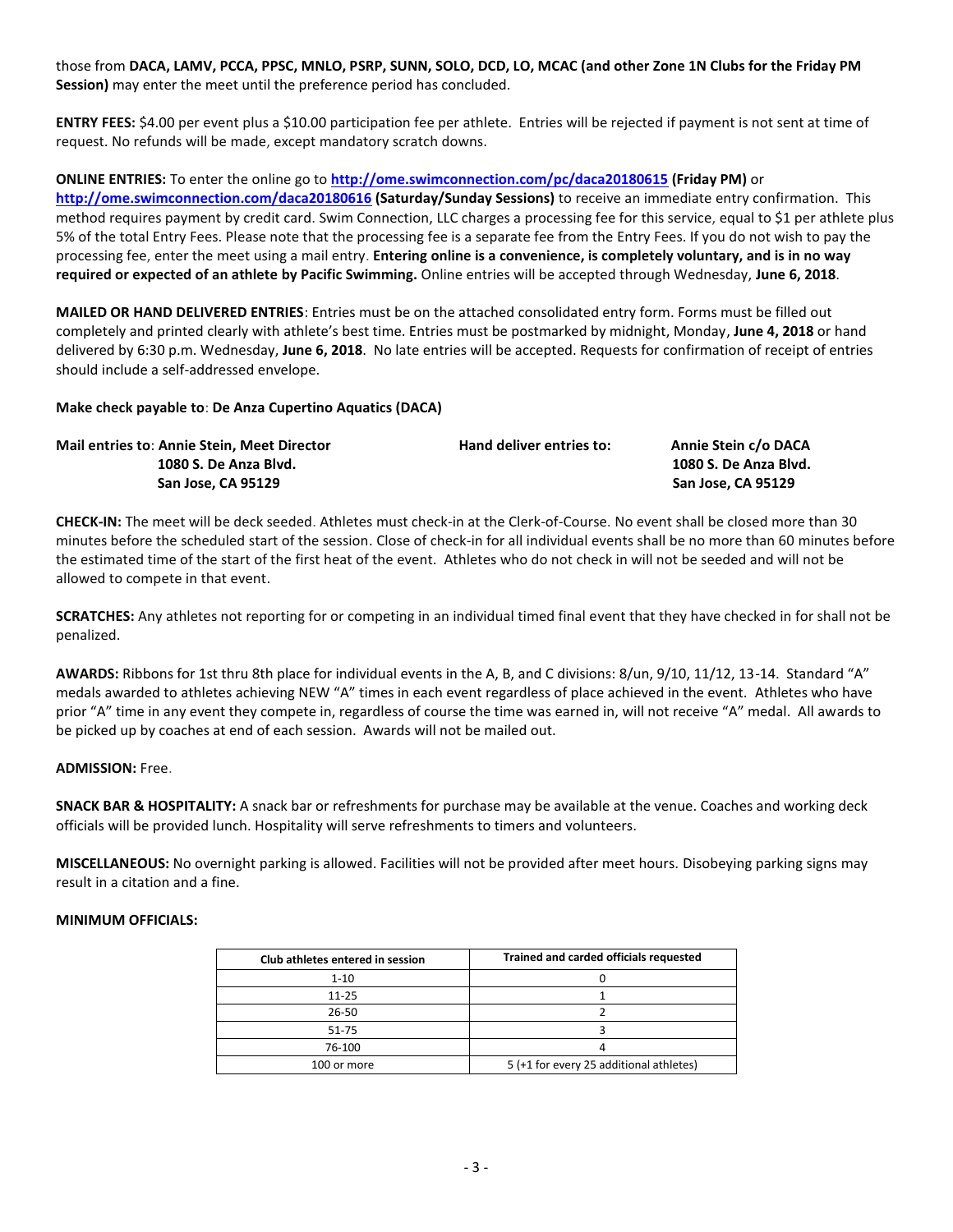| FRIDAY, JUNE 15 <sup>th</sup> |                   |              |  |  |  |  |  |
|-------------------------------|-------------------|--------------|--|--|--|--|--|
| GIRLS#                        | <b>EVENT</b>      | <b>BOYS#</b> |  |  |  |  |  |
|                               | $11 - 12400$ IM   |              |  |  |  |  |  |
|                               | $9 - 10$ 400 FREE |              |  |  |  |  |  |
|                               | 11 & O 1500 FREE  |              |  |  |  |  |  |

|                         | SATURDAY, JUNE 16TH |              |        | SUNDAY, JUNE 17TH |
|-------------------------|---------------------|--------------|--------|-------------------|
|                         | <b>SESSION A</b>    |              |        | <b>SESSION A</b>  |
| GIRLS#                  | <b>EVENT</b>        | <b>BOYS#</b> | GIRLS# | <b>EVENT</b>      |
| $\overline{\mathbf{z}}$ | 13 & O 100 FREE     | 8            | 61     | 13 & O 200 FREE   |
| 9                       | 11-12 100 FREE      |              | 63     | 11-12 200 FREE    |
| 11                      | 13 & O 200 BACK     | 12           | 65     | 13 & O 100 BREAST |
| 13                      | 11-12 100 BACK      |              | 67     | 11-12 50 BREAST   |
| 15                      | 13 & O 100 FLY      | 16           | 69     | 13 & O 200 FLY    |
| 17                      | $11 - 1250$ FLY     |              | 71     | 11-12 100 FLY     |
| 19                      | 13 & O 200 BREAST   | 20           | 73     | 13 & O 200 IM     |
| 21                      | 11-12 200 BREAST    |              | 75     | $11 - 12200$ IM   |
| 23                      | 13 & O 50 FREE      | 24           | 77     | 13 & O 100 BACK   |
| 25                      | $11 - 1250$ FREE    |              | 79     | 11-12 50 BACK     |
| 27                      | 13 & O 400 IM       | 28           | 81     | 13 & O 400 FREE   |
| 29                      | 11-12 400 FREE      |              |        |                   |
|                         | <b>SESSION B</b>    |              |        | <b>SESSION B</b>  |
|                         | $11 - 12$ 100 FREE  | 32           |        | $11 - 12200$ FREE |
| 33                      | $9 - 10100$ FREE    | 34           | 85     | $9 - 10200$ FREE  |
| 35                      | 8 & U 100 FREE      | 36           | 87     | 8 & U 50 FREE     |
|                         | 11-12 100 BACK      | 38           |        | 11-12 50 BREAST   |
| 39                      | 9-1050 BACK         | 40           | 91     | 9-1050 BREAST     |
| 41                      | 8 & U 50 BACK       | 42           | 93     | 8 & U 50 BREAST   |
|                         | $11 - 1250$ FLY     | 44           |        | 11-12 100 FLY     |
| 45                      | $9 - 1050$ FLY      | 46           | 97     | $9 - 10100$ FLY   |
| 47                      | 8 & U 50 FLY        | 48           | 99     | 8 & U 100 FLY     |
|                         | 11-12 200 BREAST    | 50           |        | 11-12 200 IM      |
| 51                      | 9-10 100 BREAST     | 52           | 103    | $9 - 1050$ FREE   |
| 53                      | 8 & U 100 BREAST    | 54           | 105    | 8 & U 100 BACK    |
|                         | $11 - 1250$ FREE    | 56           |        | 11-12 50 BACK     |
| 57                      | $9 - 10200$ IM      | 58           | 109    | 9-10 100 BACK     |
|                         | $11 - 12$ 400 FREE  | 60           |        |                   |

|         | SATURDAY, JUNE 16TH |              | SUNDAY, JUNE 17TH                      |                    |    |  |  |  |
|---------|---------------------|--------------|----------------------------------------|--------------------|----|--|--|--|
|         | <b>SESSION A</b>    |              |                                        | <b>SESSION A</b>   |    |  |  |  |
| GIRLS # | <b>EVENT</b>        | <b>BOYS#</b> | <b>BOYS#</b><br>GIRLS#<br><b>EVENT</b> |                    |    |  |  |  |
| 7       | 13 & O 100 FREE     | 8            | 61                                     | 13 & O 200 FREE    | 62 |  |  |  |
| 9       | $11 - 12$ 100 FREE  |              | 63                                     | $11 - 12$ 200 FREE |    |  |  |  |
| 11      | 13 & O 200 BACK     | 12           | 65                                     | 13 & O 100 BREAST  | 66 |  |  |  |
| 13      | 11-12 100 BACK      |              | 67                                     | 11-1250 BREAST     |    |  |  |  |
| 15      | 13 & O 100 FLY      | 16           | 69                                     | 13 & O 200 FLY     | 70 |  |  |  |
| 17      | $11 - 1250$ FLY     |              | 71                                     | $11 - 12$ 100 FLY  |    |  |  |  |
| 19      | 13 & O 200 BREAST   | 20           | 73                                     | 13 & O 200 IM      | 74 |  |  |  |
| 21      | 11-12 200 BREAST    |              | 75                                     | $11 - 12200$ IM    |    |  |  |  |
| 23      | 13 & O 50 FREE      | 24           | 77                                     | 13 & O 100 BACK    | 78 |  |  |  |
| 25      | $11 - 1250$ FREE    |              | 79                                     | $11 - 1250$ BACK   |    |  |  |  |
| 27      | 13 & O 400 IM       | 28           | 81                                     | 13 & O 400 FREE    | 82 |  |  |  |

|    | <b>SESSION B</b>   |    |     | <b>SESSION B</b>   |     |
|----|--------------------|----|-----|--------------------|-----|
|    | $11 - 12$ 100 FREE | 32 |     | $11 - 12$ 200 FREE | 84  |
| 33 | $9 - 10 100$ FREE  | 34 | 85  | $9 - 10200$ FREE   | 86  |
| 35 | 8 & U 100 FREE     | 36 | 87  | 8 & U 50 FREE      | 88  |
|    | 11-12 100 BACK     | 38 |     | 11-12 50 BREAST    | 90  |
| 39 | $9 - 1050$ BACK    | 40 | 91  | 9-1050 BREAST      | 92  |
| 41 | 8 & U 50 BACK      | 42 | 93  | 8 & U 50 BREAST    | 94  |
|    | $11 - 1250$ FLY    | 44 |     | 11-12 100 FLY      | 96  |
| 45 | $9 - 1050$ FLY     | 46 | 97  | $9 - 10100$ FLY    | 98  |
| 47 | 8 & U 50 FLY       | 48 | 99  | 8 & U 100 FLY      | 100 |
|    | 11-12 200 BREAST   | 50 |     | $11 - 12200$ IM    | 102 |
| 51 | 9-10 100 BREAST    | 52 | 103 | $9 - 1050$ FREE    | 104 |
| 53 | 8 & U 100 BREAST   | 54 | 105 | 8 & U 100 BACK     | 106 |
|    | $11 - 1250$ FREE   | 56 |     | $11 - 1250$ BACK   | 108 |
| 57 | $9 - 10200$ IM     | 58 | 109 | $9 - 10100$ BACK   | 110 |
|    |                    |    |     |                    |     |

\*Athletes in the 400 Free, 1500 Free and 400 IM must have achieved a USA "B" time Standard and must provide their own lane timers. Athletes in the 1500 Free must provide their own lap counters.

\*\*8 & Under Athletes entering the 8 & Under 100 Fly, 100 Back, and/or 100 Breast must have achieved a "PC-A" time standard in the 50 yard/meter distance of that stroke in order to enter.

Use the following URL to find the time standards: <http://www.pacswim.org/swim-meet-times/standards>